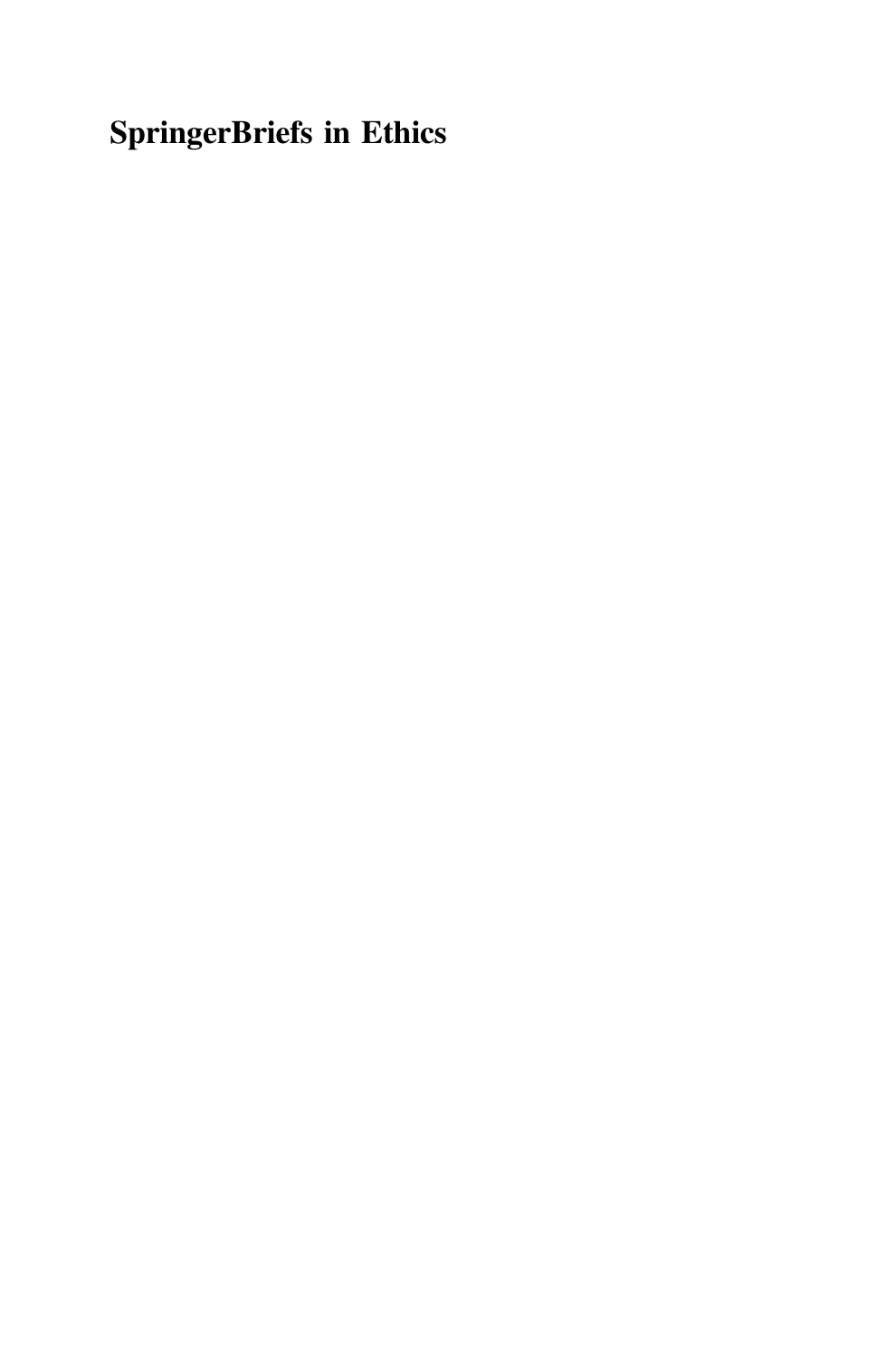Springer Briefs in Ethics envisions a series of short publications in areas such as business ethics, bioethics, science and engineering ethics, food and agricultural ethics, environmental ethics, human rights and the like. The intention is to present concise summaries of cutting-edge research and practical applications across a wide spectrum.

Springer Briefs in Ethics are seen as complementing monographs and journal articles with compact volumes of 50 to 125 pages, covering a wide range of content from professional to academic. Typical topics might include:

- Timely reports on state-of-the art analytical techniques
- A bridge between new research results, as published in journal articles, and a contextual literature review
- A snapshot of a hot or emerging topic
- In-depth case studies or clinical examples
- Presentations of core concepts that students must understand in order to make independent contributions

More information about this series at <http://www.springer.com/series/10184>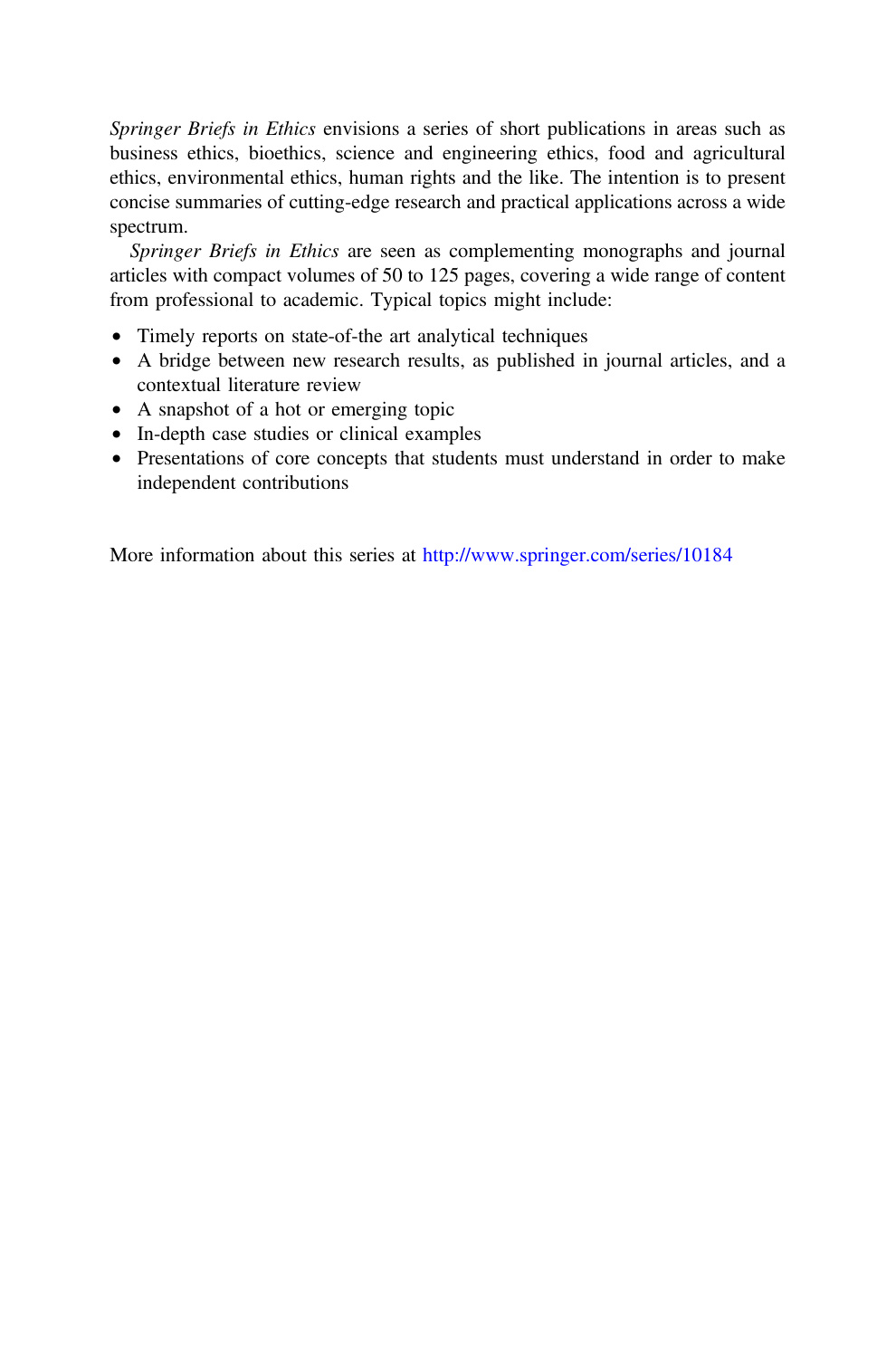Christoph Bartneck • Christoph Lütge • Alan Wagner • Sean Welsh

## An Introduction to Ethics in Robotics and AI

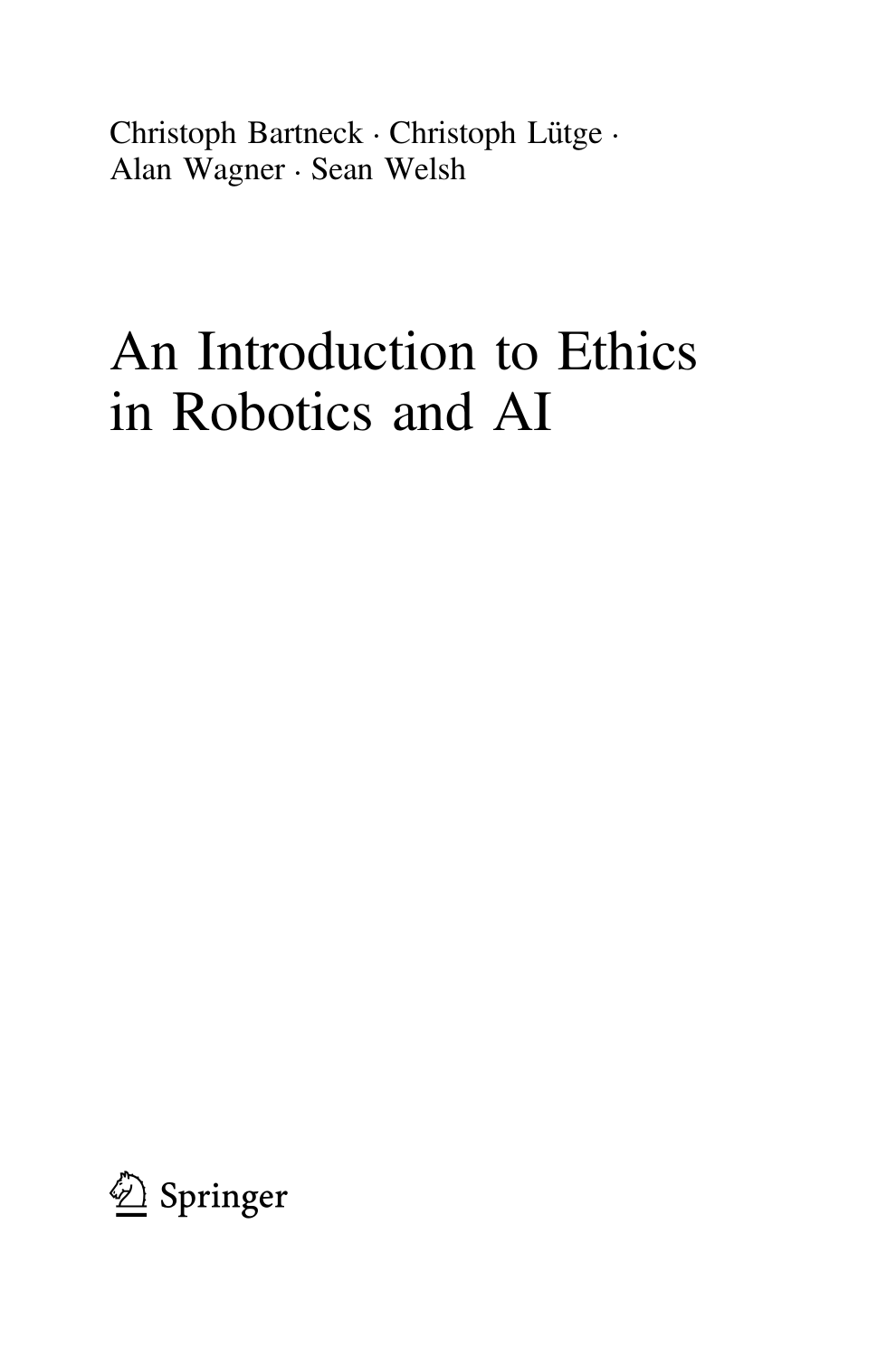Christoph Bartneck HIT Lab NZ University of Canterbury Christchurch, New Zealand

Alan Wagner College of Engineering Pennsylvania State University University Park, PA, USA

Christoph Lütge Institute for Ethics in Artificial Intelligence Technical University of Munich München, Germany

Sean Welsh Department of Philosophy University of Canterbury Christchurch, New Zealand



ISSN 2211-8101 ISSN 2211-811X (electronic) SpringerBriefs in Ethics<br>ISBN 978-3-030-51109-8 ISBN 978-3-030-51110-4 (eBook) <https://doi.org/10.1007/978-3-030-51110-4>

© The Editor(s) (if applicable) and The Author(s) 2021. This book is an open access publication.

Open Access This book is licensed under the terms of the Creative Commons Attribution 4.0 International License ([http://creativecommons.org/licenses/by/4.0/\)](http://creativecommons.org/licenses/by/4.0/), which permits use, sharing, adaptation, distribution and reproduction in any medium or format, as long as you give appropriate credit to the original author(s) and the source, provide a link to the Creative Commons license and indicate if changes were made.

The images or other third party material in this book are included in the book's Creative Commons license, unless indicated otherwise in a credit line to the material. If material is not included in the book's Creative Commons license and your intended use is not permitted by statutory regulation or exceeds the permitted use, you will need to obtain permission directly from the copyright holder.

The use of general descriptive names, registered names, trademarks, service marks, etc. in this publication does not imply, even in the absence of a specific statement, that such names are exempt from the relevant protective laws and regulations and therefore free for general use.

The publisher, the authors and the editors are safe to assume that the advice and information in this book are believed to be true and accurate at the date of publication. Neither the publisher nor the authors or the editors give a warranty, expressed or implied, with respect to the material contained herein or for any errors or omissions that may have been made. The publisher remains neutral with regard to jurisdictional claims in published maps and institutional affiliations.

This Springer imprint is published by the registered company Springer Nature Switzerland AG The registered company address is: Gewerbestrasse 11, 6330 Cham, Switzerland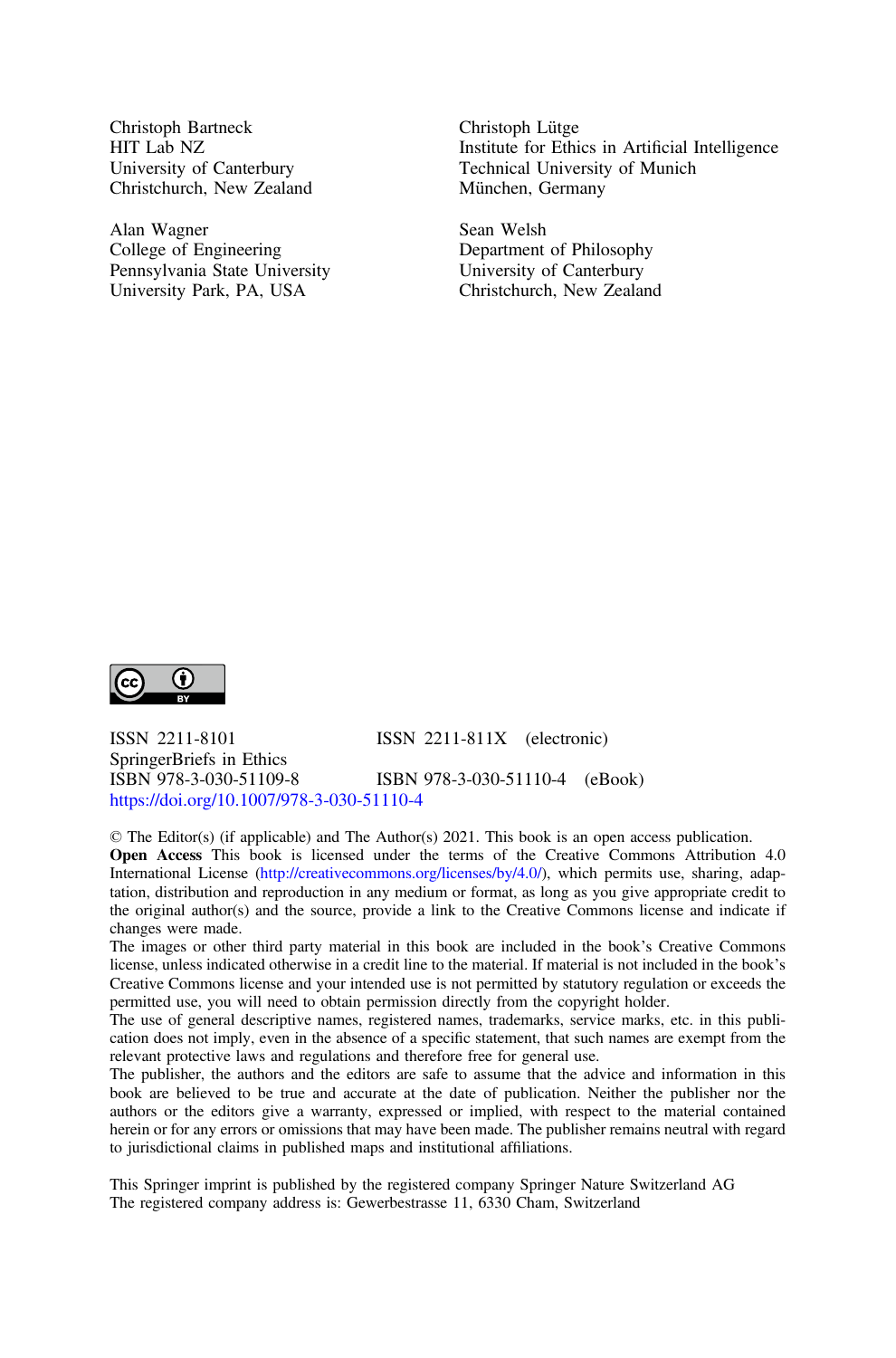

Fig. 1 The logo of the EPIC project

This book was made possible through the European Project "Europe's ICT Innovation Partnership With Australia, Singapore & New Zealand (EPIC)" under the European Commission grant agreement Nr 687794. The project partners in this consortium are:

- eutema GmbH
- Intersect Australia Limited (INTERSECT)
- Royal Melbourne Institute Of Technology (RMIT)
- Callaghan Innovation Research Limited (CAL)
- University Of Canterbury (UOC)
- National University Of Singapore (NUS)
- Institute For Infocomm Research (i2r)

From February 2–6, 2019 we gathered at the National University of Singapore. Under the guidance of Laia Ros from Book Sprints we wrote this book in an atmosphere of mutual respect and with great enthusiasm for our shared passion: artificial intelligence and ethics. We have backgrounds in different disciplines and the synthesis of our knowledge enabled us to cover the wide spectrum of topics relevant to AI and ethics.

This book was written using the BookSprint method [\(http://www.booksprints.net\)](http://www.booksprints.net).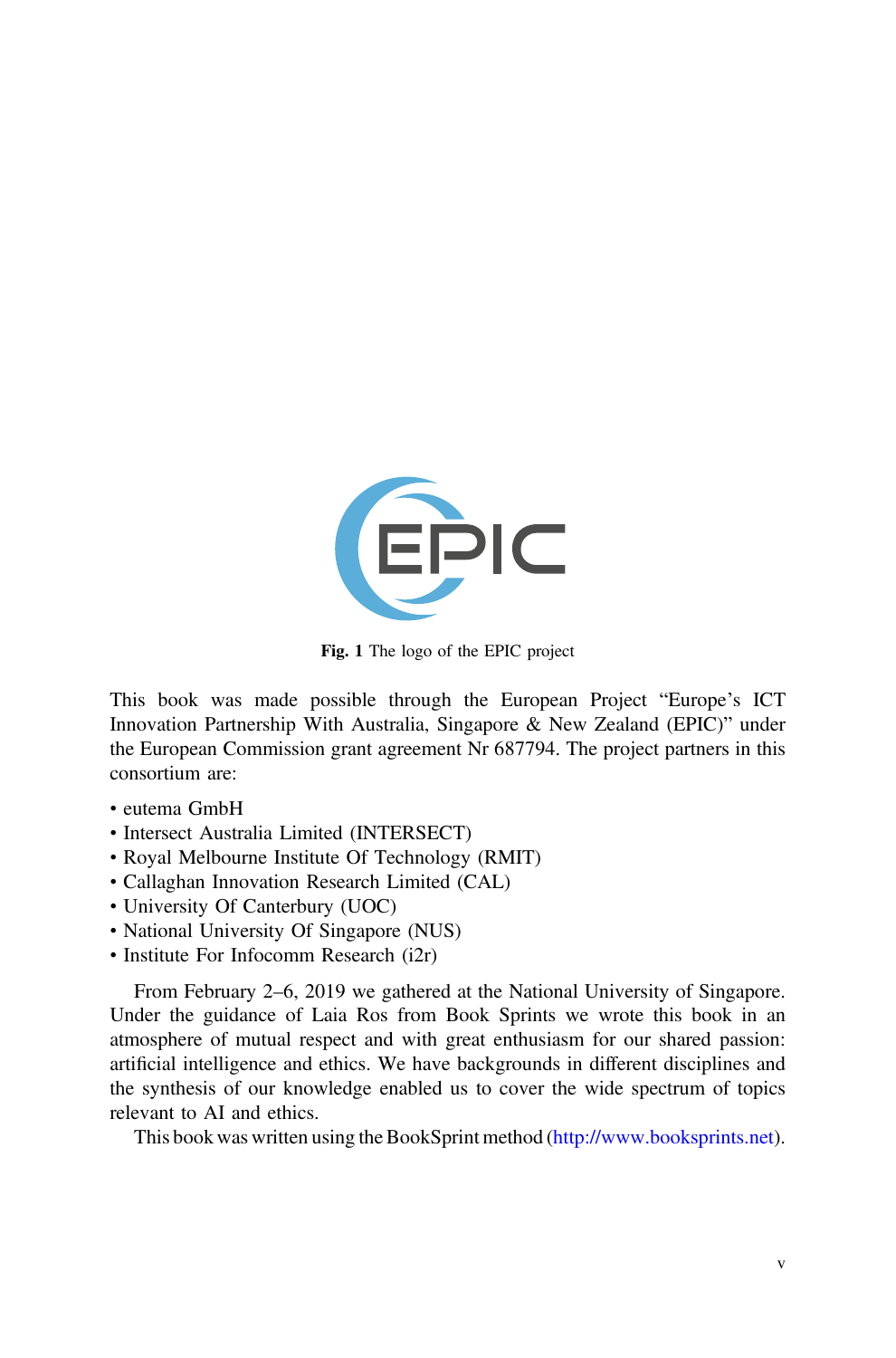## **Contents**

| $\blacksquare$ |      | $\mathbf{1}$                                               |  |
|----------------|------|------------------------------------------------------------|--|
|                | 1.1  | $\mathbf{1}$                                               |  |
|                | 1.2. | $\overline{2}$                                             |  |
| $\overline{2}$ |      | 5                                                          |  |
|                | 2.1  | $\overline{7}$                                             |  |
|                |      | 9<br>2.1.1                                                 |  |
|                |      | 10<br>2.1.2                                                |  |
|                |      | 10<br>2.1.3                                                |  |
|                | 2.2. | 11<br>What Is Machine Learning?                            |  |
|                | 2.3  | 12                                                         |  |
|                |      | 12<br>2.3.1<br>Sense-Plan-Act                              |  |
|                |      | 13<br>System Integration. Necessary but Difficult<br>2.3.2 |  |
|                | 2.4  | 13                                                         |  |
|                | 2.5  | 14                                                         |  |
| 3              |      | 17                                                         |  |
|                | 3.1  | 17                                                         |  |
|                | 3.2  | 19                                                         |  |
|                |      | 19<br>3.2.1<br>Deontological Ethics                        |  |
|                |      | 20<br>3.2.2                                                |  |
|                |      | 20<br>3.2.3                                                |  |
|                | 3.3  | 20                                                         |  |
|                | 3.4  | 21                                                         |  |
|                | 3.5  | 22<br>Relationship Between Ethics and Law                  |  |
|                | 3.6  | 22                                                         |  |
|                |      | 23<br>3.6.1                                                |  |
|                |      | 25<br>3.6.2                                                |  |
|                |      |                                                            |  |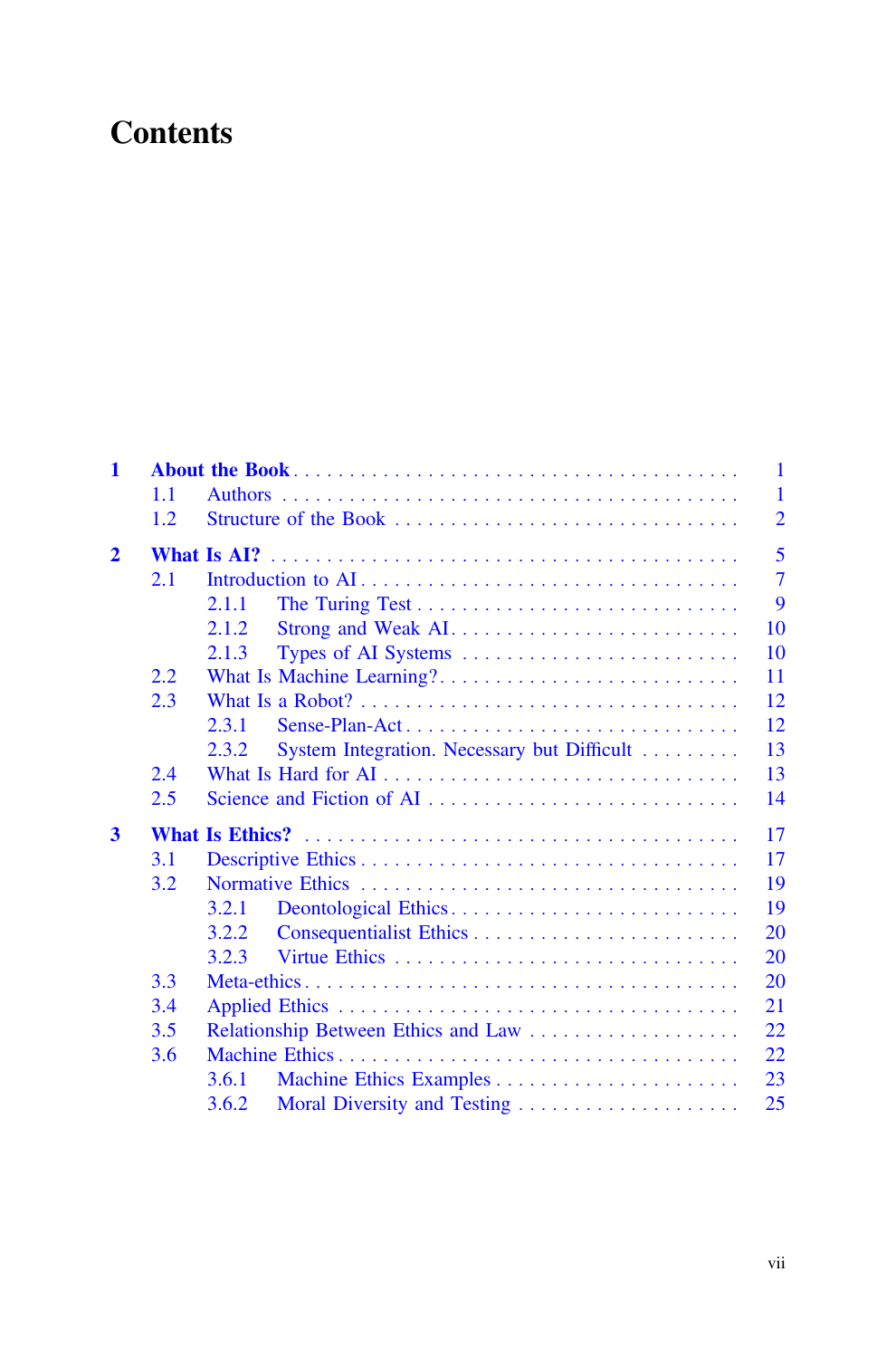| 4 |     | 27                                                                                                 |
|---|-----|----------------------------------------------------------------------------------------------------|
|   | 4.1 | 28                                                                                                 |
|   | 4.2 | Functional Elements of Trust<br>28                                                                 |
|   | 4.3 | Ethical Principles for Trustworthy and Fair AI<br>28                                               |
|   |     | 29<br>4.3.1<br>Non-maleficence                                                                     |
|   |     | 4.3.2<br>30<br>Beneficence $\ldots \ldots \ldots \ldots \ldots \ldots \ldots \ldots \ldots \ldots$ |
|   |     | 30<br>4.3.3                                                                                        |
|   |     | 33<br>4.3.4                                                                                        |
|   |     | 4.3.5<br>35<br>Explicability                                                                       |
|   | 4.4 | 37                                                                                                 |
| 5 |     | 39<br><b>Responsibility and Liability in the Case of AI Systems</b>                                |
|   | 5.1 | Example 1: Crash of an Autonomous Vehicle<br>39                                                    |
|   | 5.2 | 40<br>Example 2: Mistargeting by an Autonomous Weapon                                              |
|   |     | Attribution of Responsibility and Liability<br>41<br>5.2.1                                         |
|   |     | Moral Responsibility Versus Liability<br>41<br>5.2.2                                               |
|   | 5.3 | 42                                                                                                 |
|   | 5.4 | Complex Liability: The Problem of Many Hands<br>43                                                 |
|   | 5.5 | 43                                                                                                 |
|   |     |                                                                                                    |
| 6 |     | 45                                                                                                 |
|   | 6.1 | 46                                                                                                 |
|   |     | 46<br>6.1.1                                                                                        |
|   |     | 47<br>6.1.2                                                                                        |
|   |     | 47<br>6.1.3<br>Risk of Fraud                                                                       |
|   |     | 6.1.4<br>47                                                                                        |
|   | 6.2 | 48                                                                                                 |
|   |     | 6.2.1<br>48                                                                                        |
|   |     | 6.2.2<br>48                                                                                        |
|   |     | 48<br>6.2.3                                                                                        |
|   |     | 6.2.4<br>49<br>Social Risk                                                                         |
|   | 6.3 | 49                                                                                                 |
|   | 6.4 | 50                                                                                                 |
|   | 6.5 | Risks of AI to Workers<br>51                                                                       |
| 7 |     | 55                                                                                                 |
|   | 7.1 | Problems of Anthropomorphisation<br>55                                                             |
|   |     | 56<br>Misplaced Feelings Towards AI<br>7.1.1                                                       |
|   |     | Misplaced Trust in AI<br>7.1.2<br>57                                                               |
|   | 7.2 | 57                                                                                                 |
|   | 7.3 | Unidirectional Emotional Bonding with AI.<br>58                                                    |
| 8 |     | 61                                                                                                 |
|   | 8.1 | 61                                                                                                 |
|   | 8.2 | 62                                                                                                 |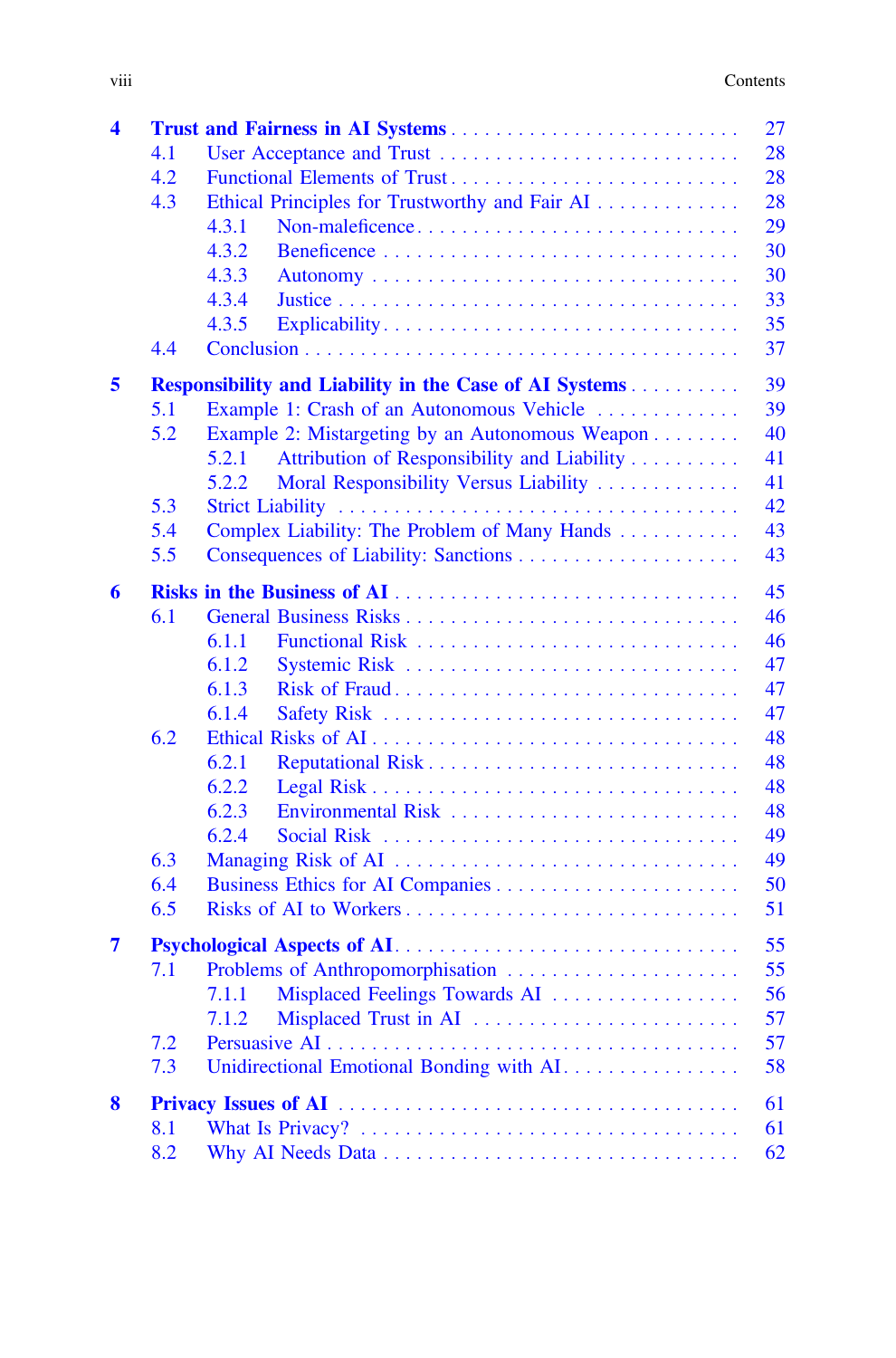## Contents ix

|    | 8.3  |                                                                                                         | 63 |
|----|------|---------------------------------------------------------------------------------------------------------|----|
|    |      | 8.3.1<br>Persistence Surveillance                                                                       | 64 |
|    |      | 8.3.2<br>Usage of Private Data for Non-intended Purposes                                                | 67 |
|    |      | 8.3.3                                                                                                   | 69 |
|    |      | 8.3.4<br>The Chinese Social Credit System                                                               | 69 |
|    | 8.4  |                                                                                                         | 69 |
| 9  |      |                                                                                                         | 71 |
|    | 9.1  | Ethical Issues Related to AI Enhancement                                                                | 71 |
|    |      | 9.1.1<br>Restoration Versus Enhancement.                                                                | 71 |
|    |      | 9.1.2<br>Enhancement for the Purpose of Competition                                                     | 72 |
|    | 9.2  | Ethical Issues Related to Robots and Healthcare                                                         | 73 |
|    | 9.3  |                                                                                                         | 73 |
|    |      | Older Adults and Social Isolation<br>9.3.1                                                              | 73 |
|    |      | 9.3.2<br><b>Nudging</b><br>والمتحاولة والمتحاولة والمتحاولة والمتحاولة والمتحاولة والمتحاولة والمتحاولة | 74 |
|    |      | 9.3.3                                                                                                   | 75 |
|    |      | 9.3.4                                                                                                   | 76 |
|    |      | 9.3.5<br>Quality of Care                                                                                | 76 |
|    | 9.4  |                                                                                                         | 76 |
|    |      | 9.4.1<br>AI in Educational Administrative Support                                                       | 76 |
|    |      | 9.4.2                                                                                                   | 77 |
|    |      | Forecasting Students' Performance<br>9.4.3                                                              | 78 |
|    | 9.5  |                                                                                                         | 78 |
| 10 |      |                                                                                                         | 83 |
|    | 10.1 | Levels of Autonomous Driving                                                                            | 83 |
|    | 10.2 |                                                                                                         | 84 |
|    | 10.3 |                                                                                                         | 84 |
|    | 10.4 |                                                                                                         | 85 |
|    | 10.5 |                                                                                                         | 86 |
|    | 10.6 | Ethical Questions in AVs                                                                                | 86 |
|    |      | 10.6.1<br>Accountability and Liability                                                                  | 87 |
|    |      | Situations of Unavoidable Accidents<br>10.6.2                                                           | 87 |
|    |      | 10.6.3                                                                                                  | 89 |
|    |      | 10.6.4                                                                                                  | 89 |
|    |      | Appropriate Design of Human-Machine Interface<br>10.6.5                                                 | 90 |
|    |      | 10.6.6                                                                                                  | 90 |
|    |      | Manually Overruling the System?<br>10.6.7                                                               | 90 |
|    |      | Possible Ethical Questions in Future Scenarios<br>10.6.8                                                | 90 |
|    |      |                                                                                                         |    |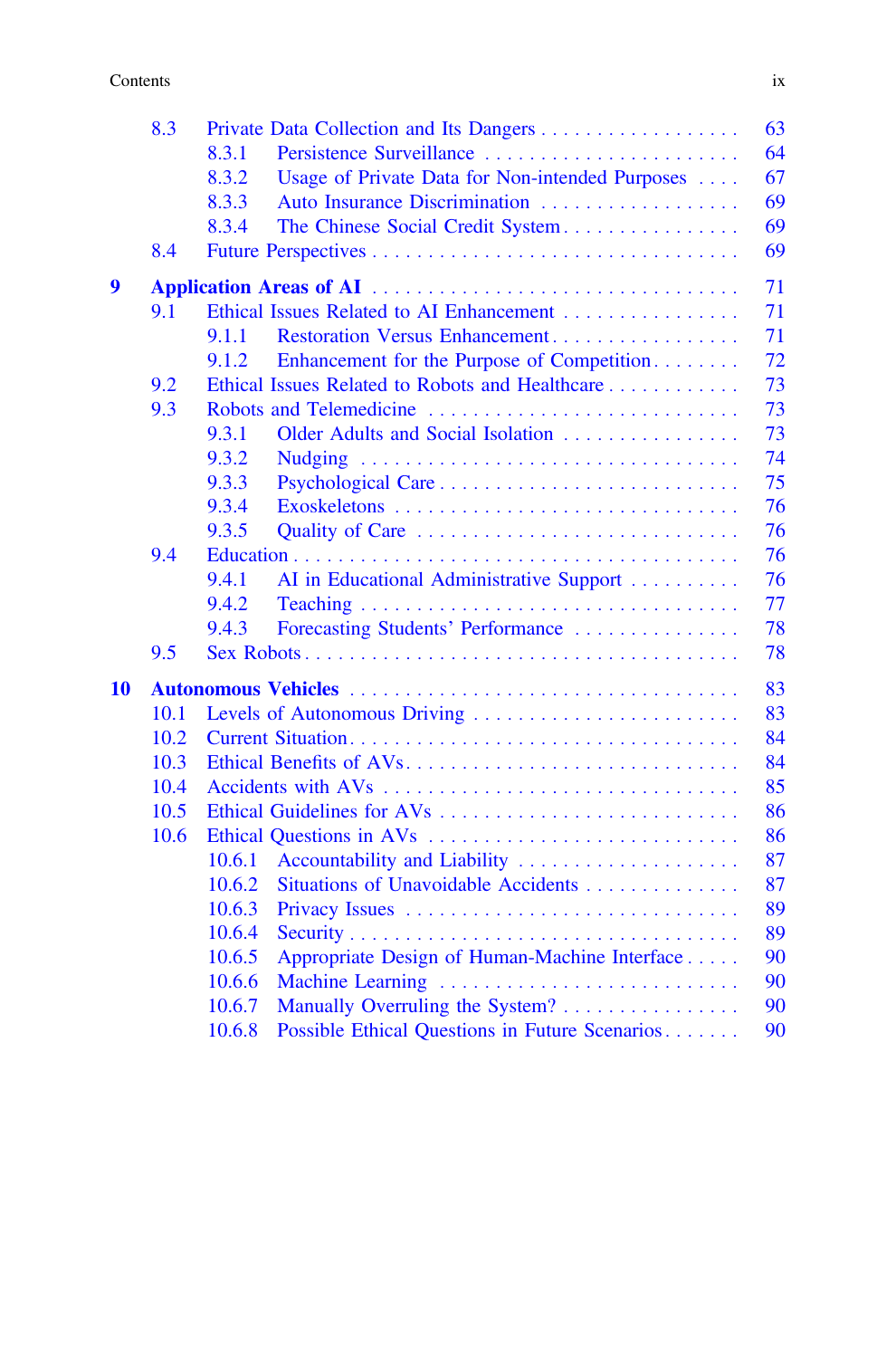| 11 |      |                                                   | 93  |
|----|------|---------------------------------------------------|-----|
|    | 11.1 |                                                   | 94  |
|    | 11.2 | The Use of Autonomous Weapons Systems             | 95  |
|    |      | 11.2.1                                            | 95  |
|    |      | 11.2.2                                            | 96  |
|    |      | 11.2.3<br>Responsibility                          | 96  |
|    | 11.3 | Regulations Governing an AWS                      | 97  |
|    | 11.4 | Ethical Arguments for and Against AI for Military |     |
|    |      |                                                   | 97  |
|    |      | 11.4.1                                            | 97  |
|    |      |                                                   | 98  |
|    | 11.5 |                                                   | 98  |
| 12 |      | Ethics in AI and Robotics: A Strategic Challenge  | 101 |
|    | 12.1 |                                                   | 103 |
|    | 12.2 |                                                   | 103 |
|    |      |                                                   | 105 |
|    |      |                                                   | 115 |